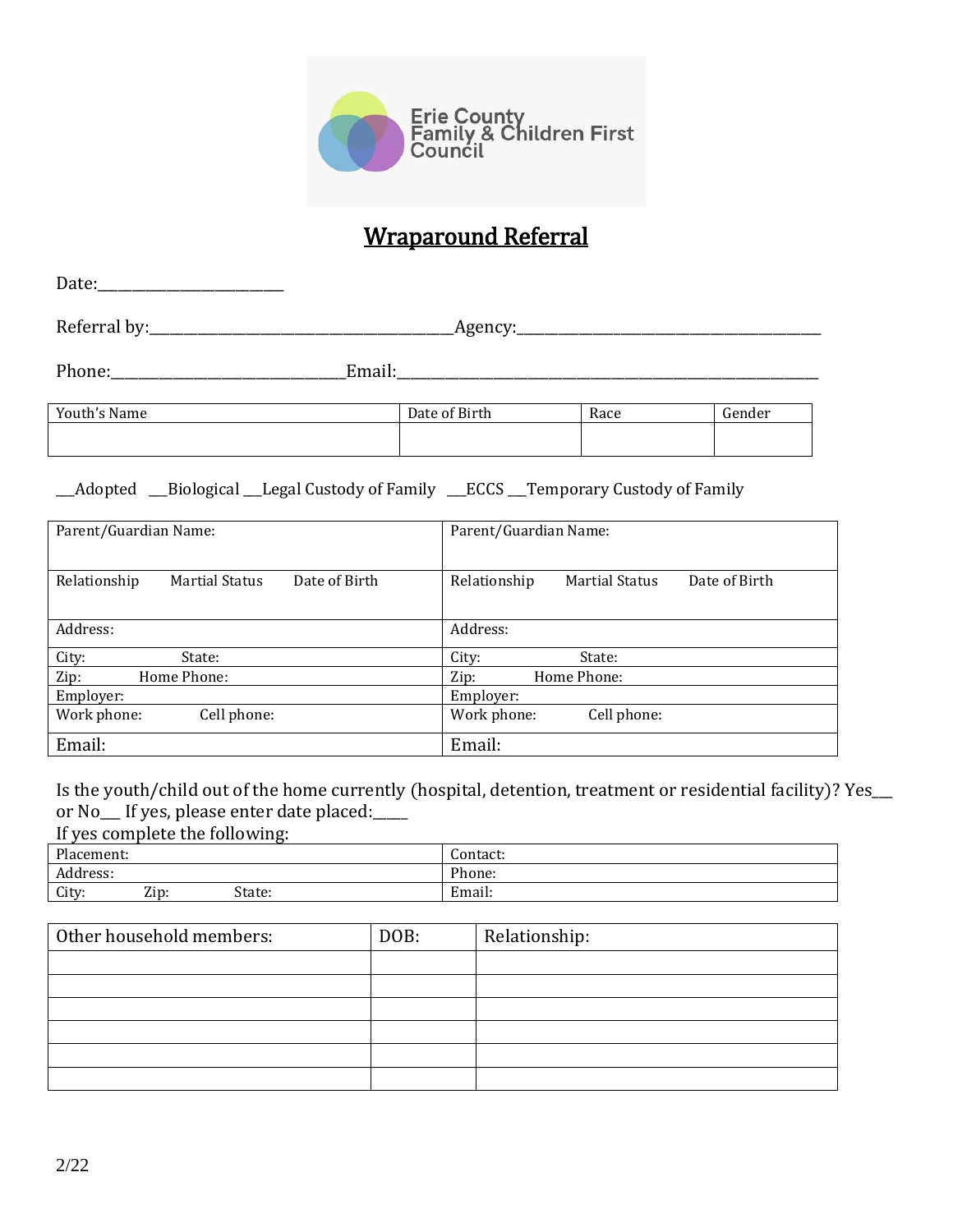# Erie County Wraparound Referral

| <b>Professional Supports</b>       | Role | Phone (Ext) | <b>Email Address</b> |
|------------------------------------|------|-------------|----------------------|
| Name of Contact                    |      |             |                      |
| Children Services                  |      |             |                      |
|                                    |      |             |                      |
| Juvenile Court                     |      |             |                      |
|                                    |      |             |                      |
| Mental Health Provider             |      |             |                      |
|                                    |      |             |                      |
| Substance Abuse Treatment Provider |      |             |                      |
|                                    |      |             |                      |
| Developmental Disabilities         |      |             |                      |
|                                    |      |             |                      |
| School                             |      |             |                      |
|                                    |      |             |                      |
| Primary Care Provider              |      |             |                      |
|                                    |      |             |                      |
| <b>Natural Supports</b>            |      |             |                      |
| Name of Contact                    |      |             |                      |
|                                    |      |             |                      |

#### Additional Information

\_\_Yes \_\_No Is the Youth/Child currently enrolled in school? School Name\_\_\_\_\_\_\_\_\_\_\_\_\_Grade\_\_\_\_\_\_\_

\_\_Yes \_\_No Does the Youth/Child have an IEP

\_\_Yes \_\_No Does the Youth/Child have a Mental Health Diagnosis.

Date of Diagnosis\_\_\_\_\_\_\_\_ Diagnosis provided by whom:\_\_\_\_\_\_\_\_\_\_\_\_\_\_\_\_\_\_\_\_\_\_\_ Diagnosis\_\_\_\_\_\_\_\_\_\_\_\_\_\_\_\_\_\_\_\_\_\_\_\_\_\_\_\_\_\_\_\_\_\_\_\_\_\_\_\_\_

\_\_Yes \_\_No Is an assessment scheduled? When/Where\_\_\_\_\_\_\_\_\_\_\_\_\_\_\_\_\_\_\_\_\_\_\_\_

\_\_Yes \_\_No Does the Youth/Child have pending charges in Juvenile Court?

\_\_Yes \_\_No Are there current safety concerns? If so, please describe\_\_\_\_

\_\_Yes \_\_No Family was explained Wraparound and wants to participate.

\_\_\_\_\_\_\_\_\_\_\_\_\_\_\_\_\_\_\_\_\_\_\_\_\_\_\_\_\_\_\_\_\_\_\_\_\_\_\_\_\_\_\_\_\_\_\_\_\_\_\_\_\_\_\_\_\_\_\_\_\_\_\_\_\_\_\_\_\_\_\_\_\_\_\_ \_\_\_\_\_\_\_\_\_\_\_\_\_\_\_\_\_\_\_\_\_\_\_\_\_\_\_\_\_\_\_\_\_\_\_\_\_\_\_\_\_\_\_\_\_\_\_\_\_\_\_\_\_\_\_\_\_\_\_\_\_\_\_\_\_\_\_\_\_\_\_\_\_\_\_

\_\_Yes \_\_No Have there been other interventions/providers involved? If yes, explain\_\_\_\_\_\_\_

Guardian/Parent Signature: \_\_\_\_\_\_\_\_\_\_\_\_\_\_\_\_\_\_\_\_\_\_\_\_\_\_\_\_\_\_\_\_\_\_\_\_\_\_\_\_\_\_\_\_\_\_\_\_\_ Date: \_\_\_\_\_\_\_\_\_\_\_\_\_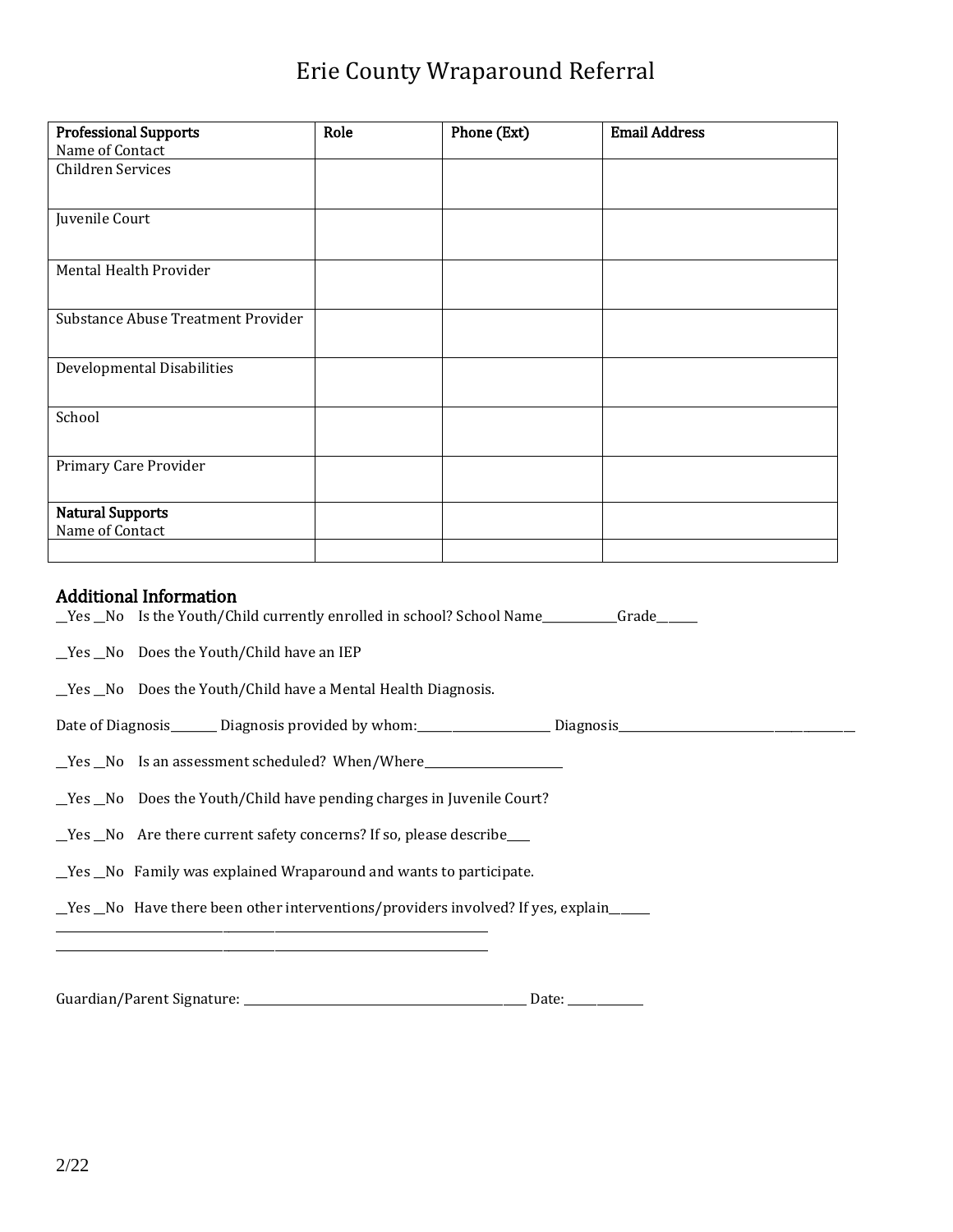## Erie County Wraparound Referral

Presenting Risks Exhibited within the last 30-Days.

In order to help better evaluate the potential benefit of Wraparound and how to be helpful to this child/youth and their family please take a few moments to go through the following checklist and check all that apply.

#### BEHAVIOR:

Suicidal Ideation: Child/youth states, talks or thinks about hurting or killing self.

Suicidal Gestures: Child/Youth engage in non-life threatening behavior, concurrent with thoughts and/or talk about suicide.

**Suicide Attempt:** Serious life threatening attempt with clear intent and desire to commit suicide (attempted hanging: potential lethal overdose: involvement of a gun).

Self-Injurious Behaviors: Self harming behaviors that are not life threating and may be of chronic nature e.g. cutting, head banging, indigestion or insertion of objects.

Violent Behaviors: Child/Youth demonstrate behaviors that are potentially dangerous or harmful to people or animals, without serious damage, e.g. bullying, pushing.

**\_\_Aggressive Behaviors** (towards other people or animals): Child/Youth demonstrates behaviors that are potentially dangerous or harmful to people or animals, without serious damage, e.g., bullying, pushing.

Chargeable Sex Offenses: Child/Youth has admitted to or has been charged with a sexual offense, is part of a current sexual offense investigation.

\_\_\_Prejudicial thinking: Child/Youth identifies or espouses hate group thinking or philosophy. Evidence of prejudicial thinking or views pose a potential risk to property or others.

**Known/Suspected Criminal Activity: Child/Youth is** suspected of being involved in activities that are chargeable offences; has current pending court charges for criminal behavior(s): or has been found "guilty" of criminal charges.

High Risk Sexual Behavior: Child/Youth has a recent or current history of sexually active behaviors

Use of Drugs or Alcohol: Child/Youth admits to use of alcohol or drugs, or drug screen test positive.

Verbal or Written Threats to Others: Child/Youth states or writes threats of harm toward people, places or things.

\_\_\_Availability of Weapons: Youth has access to obtaining weapons through self, family, friends or neighbors.

Impulsive Behaviors: Child/Youth exhibits behaviors without thought or planning that are potentially dangerous or harmful to self or others.

Limited Ability to Control Anger: Child/Youth demonstrate difficulty in managing emotions with limited abilities in controlling or managing his/her anger.

**Runaway:** History or recent episodes of child/youth being absent from home without the permission or the parent/caregiver's knowledge of the child/youth's whereabouts.

\_\_\_Negative Peer Involvement or Gang Activity: Peer or gang involvement that results in negative behaviors by the child/youth.

Anorexia or Bulimia: Child/Youth exhibits or is known to have clear patterns of binge/purging or abnormal amounts of limiting food intake with significant weight loss which concerns the parent or caregiver.

**Anxiety:** Youth has intense anxiety, avoidance, obsessions, compulsions, fearless or persistent and excessive worry.

Fire Setting Behaviors: Fascination with fire, play with matches or objects that have the potential to set fire and harm self or others. Previous reports of fire setting or a pattern of concerns related to fire.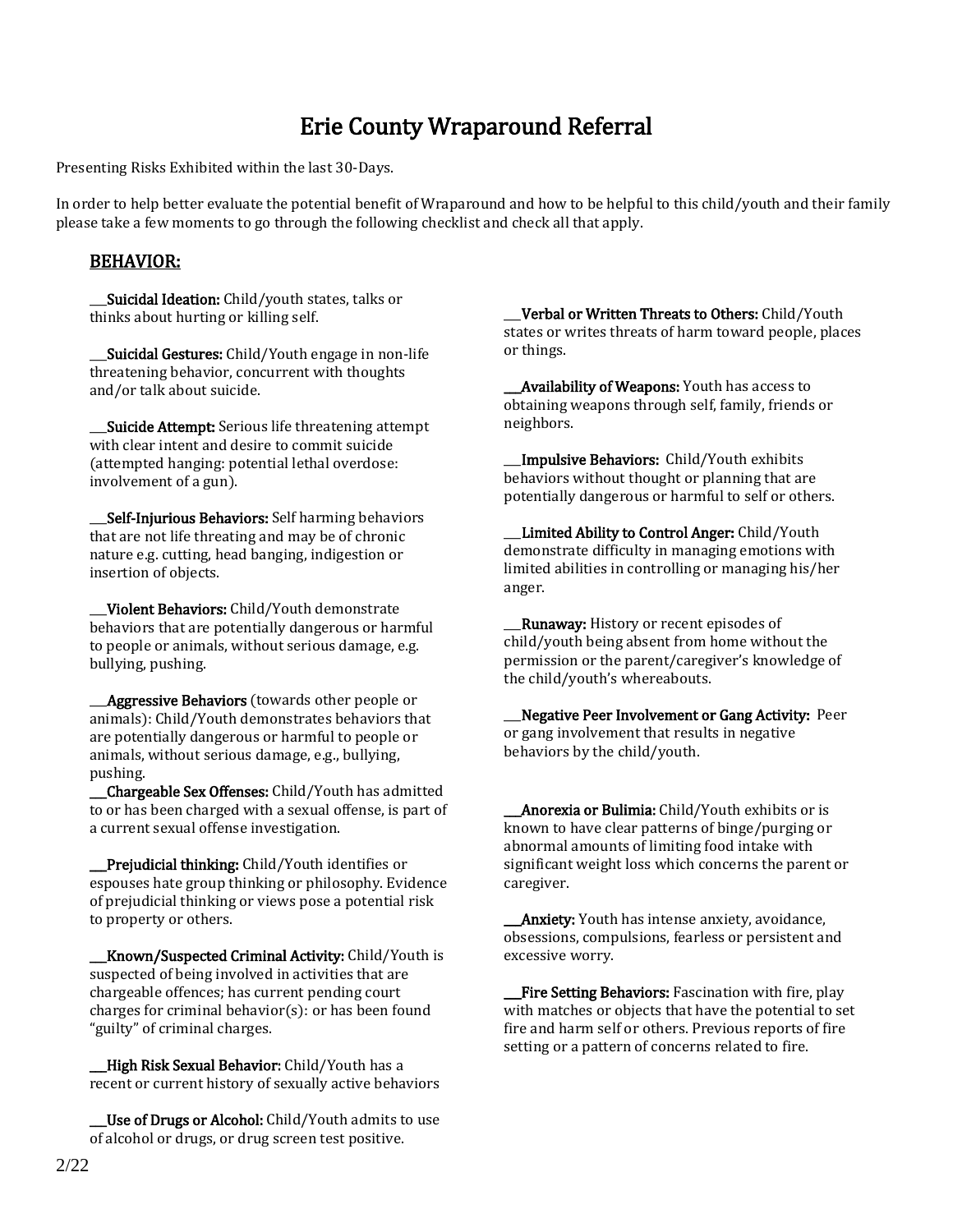## FAMILY/CAREGIVER/ENVIRONMENTAL

\_\_\_Caregiver with Chronic/acute Mental Illness or Developmental Delay: Caregiver has significant mental illness or developmental disability. Where the disability compromises or limits his or her ability to care for the needs of the child/youth and family. Caregiver's disability may limit their ability to monitor and supervise the child/youth.

Caregiver with Drug or Alcohol Problem: Caregiver has a substance abuse problem which compromises or limits his or her ability to care for the needs of the child/youth and family. Such use may limit their ability to supervise and monitor the child/youth.

\_\_\_ Caregiver with Severe/Chronic Illness: Caregiver has a significant chronic illness that is debilitating and limits his or her ability to care for the needs of the child/youth and family. Caregiver's illness may limit their ability to monitor and supervise the child/youth.

**\_\_Resides in High Crime Neighborhood:** Child/Youth and or caretaker report that neighborhood crime/violence is at a level that is a potential safety issue for the child/youth and family. Normal daily activity and functioning is limited because of these concerns.

\_\_\_Unrestricted Internet Access: Evidence of access and/or exposure to internet sites that pose a risk or danger to youth: online interactions without sufficient monitoring or computer safeguards; and or unlimited access to internet usage.

Lack of Caregiver Supervision or Behaviors that Overwhelm Caregiver Resources: Insufficient adult monitoring and supervision, given the youths age and or disability, and without regard for safety or negative outcomes or such severe behavior caregiver cannot adequately address safety of youth.

**Suspected Child Abuse:** Abuse is suspected or alleged to be committed by parent or current caregiver, which places the child at imminent danger.

**\_\_Acute Family Crisis:** Family is experiencing a crisis, family defined, that restricts or limits their resources or abilities to care for or supervise the child/youth's safety or behaviors.

**Family Conflict:** Verbal or physical disagreements that pose a real or potential risk or safety concern to the child/youth and/or family.

#### \_\_\_Poverty, Child/Youth's Lack of Stable

Residence/Homelessness: Youth does not have a consistent ongoing housing, which may lead to additional instability and safety concerns or caregiver lacks resources to meet basic needs of child/youth.

### EMOTIONAL DISTURBANCES

\_\_\_Limit Developmental Capacity to Maintain Personal Safety: Child/Youth's personal safety is at risk due to his or her inability to maintain personal safety and care for self independently.

Severe Social Impairment: Youth has significant social interaction problems or misperceives social situations and child/youth's behavior causes safety concerns for self or others, and/or child/youth has strong reaction to their environment or sensory input that interferes with normal function.

Mood Difficulties: Child/Youth or parents state that the child/youth appears depressed, withdrawn, and/or shows marked diminished interest or pleasure in activities and/or period of abnormally and persistently elevated or irritable mood.

Hears Voices or Sees Things: Child/Youth States hearing voices or seeing things that are not based in reality.

## **SCHOOL**

\_\_\_Suspended, expelled, or Dropped out of School: Child/Youth has multiple suspensions from school that places him or her at risk of expulsion, is expelled from school, or has dropped out of school.

Held Back/Behind in Grade: Child/Youth has been retained one or more years in school.

Truancy: Admitted or reported failure to attend school on a regular basis, which may result in legal action.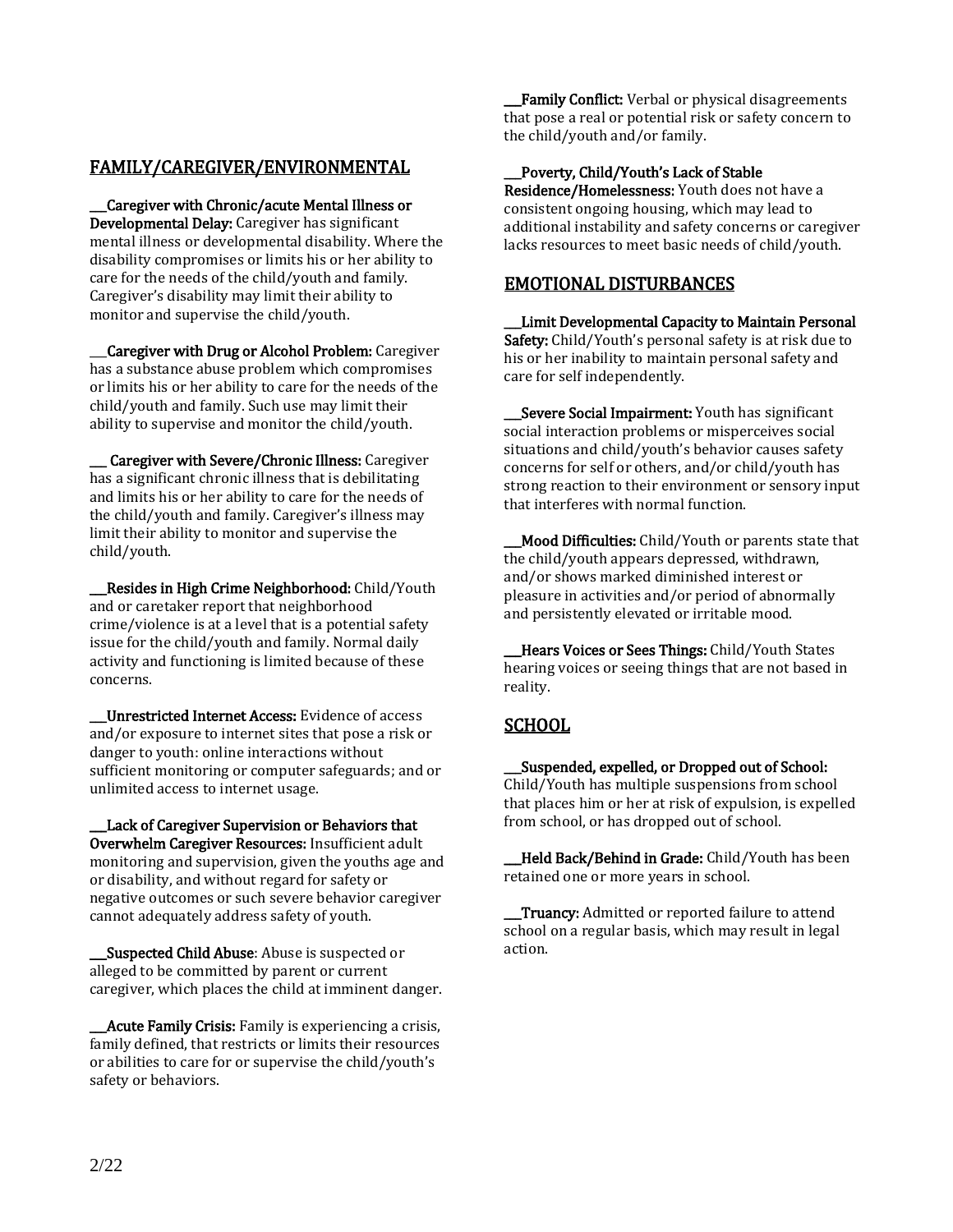| <b>Strengths</b>                                                                                                                                                                                                                   |  |  |  |
|------------------------------------------------------------------------------------------------------------------------------------------------------------------------------------------------------------------------------------|--|--|--|
| List positive attributes of the youth and family. Indentify times when they were able to avoid situations<br>that brought them to the system.                                                                                      |  |  |  |
|                                                                                                                                                                                                                                    |  |  |  |
|                                                                                                                                                                                                                                    |  |  |  |
| and the state of the state of the state of the state of the state of the state of the state of the state of the                                                                                                                    |  |  |  |
| <b>Functional:</b> The contract of the contract of the contract of the contract of the contract of the contract of the contract of the contract of the contract of the contract of the contract of the contract of the contract of |  |  |  |
|                                                                                                                                                                                                                                    |  |  |  |
| Send all Wraparound referrals/questions to                                                                                                                                                                                         |  |  |  |
| Melissa Bayer Smith-MBayerSmith@eriecounty.oh.gov 419-624-6355                                                                                                                                                                     |  |  |  |
|                                                                                                                                                                                                                                    |  |  |  |
|                                                                                                                                                                                                                                    |  |  |  |